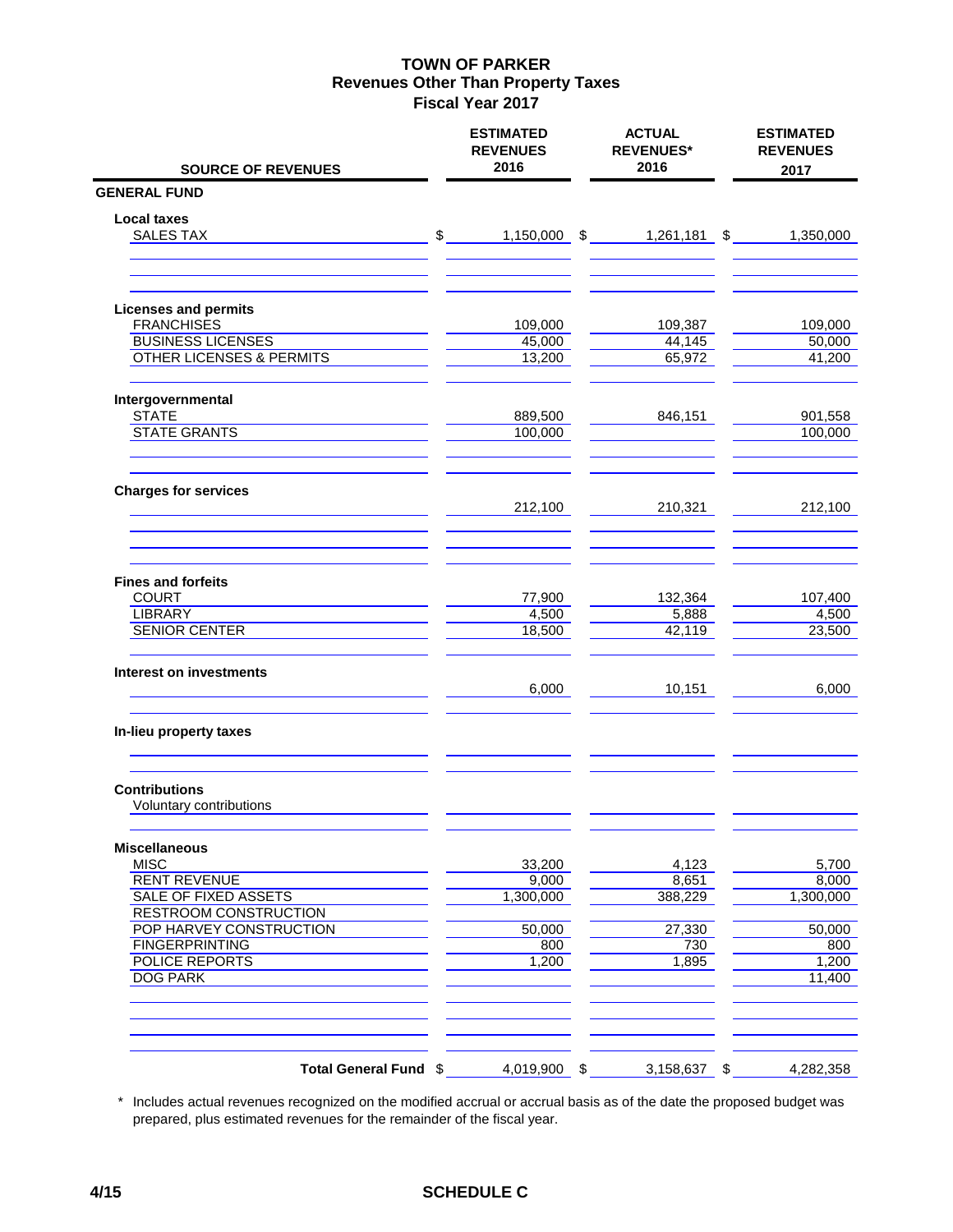| <b>SOURCE OF REVENUES</b>                              |               | <b>ESTIMATED</b><br><b>REVENUES</b><br>2016 |                         | <b>ACTUAL</b><br><b>REVENUES*</b><br>2016 |                          | <b>ESTIMATED</b><br><b>REVENUES</b><br>2017 |
|--------------------------------------------------------|---------------|---------------------------------------------|-------------------------|-------------------------------------------|--------------------------|---------------------------------------------|
| <b>SPECIAL REVENUE FUNDS</b>                           |               |                                             |                         |                                           |                          |                                             |
| <b>GASOLINE TAX</b>                                    |               | $\frac{1}{2}$<br>982,561 \$                 |                         | 1,050,680 \$                              |                          | 1,007,690                                   |
|                                                        | \$            | $982,561$ \$                                |                         | $1,050,680$ \$                            |                          | 1,007,690                                   |
|                                                        |               |                                             |                         |                                           |                          |                                             |
| <b>CDBG FUND</b>                                       | \$            | 181,736                                     | \$                      | 30,449 \$                                 |                          | 181,736                                     |
| <b>BED TAX FUND</b>                                    |               | 90,000                                      |                         | 69,598                                    |                          | 90,000                                      |
| <b>GENERAL GRANTS</b>                                  |               | 245,000                                     |                         |                                           |                          | 245,000                                     |
| <b>LOTTERY FUNDS</b>                                   | $\mathbb{S}$  | 30,000<br>546,736 \$                        |                         | 8,875<br>108,922 \$                       |                          | 516,736                                     |
| SCHOOL RESOURCE OFFICER FUND                           | $\frac{1}{2}$ | 46,225 \$                                   |                         | 46,225                                    | \$                       | 47,625                                      |
| <b>VARIOUS COPS GRANTS FUNDS</b>                       |               | 185,000                                     |                         | 8,720                                     |                          | 210,000                                     |
| <b>RICO</b>                                            |               | 152,300                                     |                         |                                           |                          | 152,300                                     |
|                                                        | \$            | $383,525$ \$                                |                         | $54,945$ \$                               |                          | 409,925                                     |
| LIBRARY GRANTS FUNDS                                   |               | $\sim$                                      |                         | 71,000 \$<br>41,453 \$                    |                          | 156,000                                     |
|                                                        | \$            | $71,000$ \$                                 |                         | $41,453$ \$                               |                          | 156,000                                     |
| CONGREGATE MEAL FUNDS                                  | \$            | 156,728 \$                                  |                         | 120,904 \$                                |                          | 176,174                                     |
| HOME DELIVERED FUNDS                                   |               | 165,473                                     |                         | 182,617                                   |                          | 185,935                                     |
|                                                        | \$            | $322,201$ \$                                |                         | $303,521$ \$                              |                          | 362,109                                     |
|                                                        | \$            |                                             | $\frac{1}{2}$           |                                           | \$                       |                                             |
|                                                        |               |                                             | $\mathsf{s}$            |                                           | $\mathbb S$              |                                             |
|                                                        |               |                                             |                         |                                           |                          |                                             |
|                                                        | $\sqrt{s}$    |                                             | $\sqrt[3]{\phantom{a}}$ |                                           | $\overline{\mathcal{S}}$ |                                             |
|                                                        |               |                                             |                         | $\frac{1}{2}$ \$                          |                          |                                             |
|                                                        | \$            |                                             | $\overline{\mathbb{S}}$ |                                           | $\mathbf{\hat{s}}$       |                                             |
| Total Special Revenue Funds \$2,306,023 \$1,559,521 \$ |               |                                             |                         |                                           |                          | 2,452,460                                   |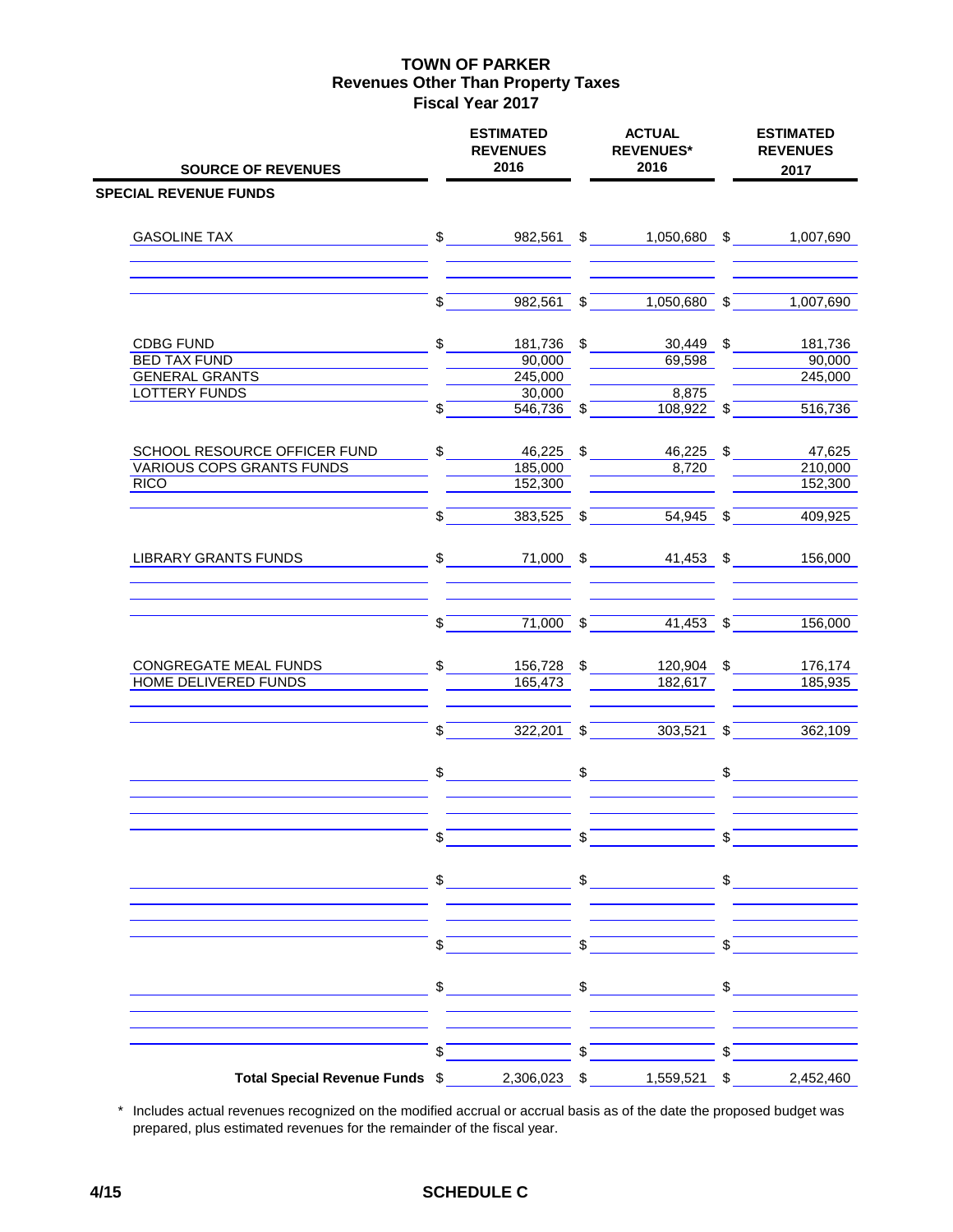| <b>SOURCE OF REVENUES</b>                                                       |                           | <b>ESTIMATED</b><br><b>REVENUES</b><br>2016 | <b>ACTUAL</b><br><b>REVENUES*</b><br>2016                                                                                                                                                                                                                                                                           |                            | <b>ESTIMATED</b><br><b>REVENUES</b><br>2017                                                                                                                                                                                                                                                                                                         |
|---------------------------------------------------------------------------------|---------------------------|---------------------------------------------|---------------------------------------------------------------------------------------------------------------------------------------------------------------------------------------------------------------------------------------------------------------------------------------------------------------------|----------------------------|-----------------------------------------------------------------------------------------------------------------------------------------------------------------------------------------------------------------------------------------------------------------------------------------------------------------------------------------------------|
| <b>DEBT SERVICE FUNDS</b>                                                       |                           |                                             |                                                                                                                                                                                                                                                                                                                     |                            |                                                                                                                                                                                                                                                                                                                                                     |
|                                                                                 |                           | $\sim$                                      | $\sim$                                                                                                                                                                                                                                                                                                              |                            | $\sim$                                                                                                                                                                                                                                                                                                                                              |
|                                                                                 |                           |                                             |                                                                                                                                                                                                                                                                                                                     |                            |                                                                                                                                                                                                                                                                                                                                                     |
|                                                                                 |                           |                                             |                                                                                                                                                                                                                                                                                                                     |                            |                                                                                                                                                                                                                                                                                                                                                     |
|                                                                                 | \$                        |                                             | \$                                                                                                                                                                                                                                                                                                                  | $\mathfrak{S}$             |                                                                                                                                                                                                                                                                                                                                                     |
|                                                                                 | $\frac{1}{2}$             |                                             | $\$\$                                                                                                                                                                                                                                                                                                               |                            | $\sim$                                                                                                                                                                                                                                                                                                                                              |
|                                                                                 |                           |                                             |                                                                                                                                                                                                                                                                                                                     |                            |                                                                                                                                                                                                                                                                                                                                                     |
|                                                                                 | $\boldsymbol{\mathsf{S}}$ |                                             | \$                                                                                                                                                                                                                                                                                                                  | $\mathbb S$                |                                                                                                                                                                                                                                                                                                                                                     |
|                                                                                 | $\frac{1}{\sqrt{2}}$      |                                             | $\frac{1}{\sqrt{2}}$                                                                                                                                                                                                                                                                                                | $$\overline{\phantom{a}}$$ |                                                                                                                                                                                                                                                                                                                                                     |
|                                                                                 |                           |                                             |                                                                                                                                                                                                                                                                                                                     |                            |                                                                                                                                                                                                                                                                                                                                                     |
|                                                                                 | $\mathbb{S}$              |                                             | $\sqrt{S}$                                                                                                                                                                                                                                                                                                          | $\sqrt[6]{\frac{1}{2}}$    |                                                                                                                                                                                                                                                                                                                                                     |
|                                                                                 | $\mathsf{\$}$             |                                             | \$                                                                                                                                                                                                                                                                                                                  | \$                         |                                                                                                                                                                                                                                                                                                                                                     |
|                                                                                 |                           |                                             | $\sqrt[6]{\frac{1}{2}}$                                                                                                                                                                                                                                                                                             |                            |                                                                                                                                                                                                                                                                                                                                                     |
|                                                                                 | $\sqrt{3}$                |                                             |                                                                                                                                                                                                                                                                                                                     | \$                         |                                                                                                                                                                                                                                                                                                                                                     |
| Total Debt Service Funds \$<br><b>CAPITAL PROJECTS FUNDS</b>                    |                           |                                             | \$                                                                                                                                                                                                                                                                                                                  | \$                         |                                                                                                                                                                                                                                                                                                                                                     |
| ECONOMIC DEVELOPMENT                                                            | $\mathbb{S}$              |                                             | $2,000,000$ \$                                                                                                                                                                                                                                                                                                      | $\mathbb{S}$               | 2,000,000                                                                                                                                                                                                                                                                                                                                           |
| <b>ANNEX</b>                                                                    |                           | 2,000,000                                   |                                                                                                                                                                                                                                                                                                                     |                            | 2,000,000                                                                                                                                                                                                                                                                                                                                           |
| GADA                                                                            |                           | 292,002                                     |                                                                                                                                                                                                                                                                                                                     |                            | 292,002                                                                                                                                                                                                                                                                                                                                             |
|                                                                                 | \$                        | $4,292,002$ \$                              |                                                                                                                                                                                                                                                                                                                     | \$                         | 4,292,002                                                                                                                                                                                                                                                                                                                                           |
| <b>IMPACT FEES - STREETS</b>                                                    | $\mathsf{\$}$             |                                             | $500,000$ \$                                                                                                                                                                                                                                                                                                        | $\frac{1}{2}$              | 500,000                                                                                                                                                                                                                                                                                                                                             |
| <b>IMPACT FEES - WATER</b>                                                      |                           | 500,000                                     |                                                                                                                                                                                                                                                                                                                     |                            | 500,000                                                                                                                                                                                                                                                                                                                                             |
| <b>IMPACT FEES - SEWER</b><br><u> 1980 - Johann Barn, mars eta bainar eta i</u> |                           | 500,000                                     |                                                                                                                                                                                                                                                                                                                     |                            | 500,000                                                                                                                                                                                                                                                                                                                                             |
|                                                                                 | \$                        | $1,500,000$ \$                              |                                                                                                                                                                                                                                                                                                                     | $\mathbb{S}$               | 1,500,000                                                                                                                                                                                                                                                                                                                                           |
|                                                                                 |                           |                                             | $\frac{1}{2}$ $\frac{1}{2}$ $\frac{1}{2}$ $\frac{1}{2}$ $\frac{1}{2}$ $\frac{1}{2}$ $\frac{1}{2}$ $\frac{1}{2}$ $\frac{1}{2}$ $\frac{1}{2}$ $\frac{1}{2}$ $\frac{1}{2}$ $\frac{1}{2}$ $\frac{1}{2}$ $\frac{1}{2}$ $\frac{1}{2}$ $\frac{1}{2}$ $\frac{1}{2}$ $\frac{1}{2}$ $\frac{1}{2}$ $\frac{1}{2}$ $\frac{1}{2}$ |                            | $\frac{1}{\sqrt{2}}$                                                                                                                                                                                                                                                                                                                                |
|                                                                                 | $\mathbb{S}$              |                                             | $\sqrt{s}$                                                                                                                                                                                                                                                                                                          | $\mathbb S$                |                                                                                                                                                                                                                                                                                                                                                     |
|                                                                                 |                           | $\frac{1}{2}$                               | $\mathfrak{S}$                                                                                                                                                                                                                                                                                                      |                            | $\begin{picture}(20,20) \put(0,0){\line(1,0){10}} \put(15,0){\line(1,0){10}} \put(15,0){\line(1,0){10}} \put(15,0){\line(1,0){10}} \put(15,0){\line(1,0){10}} \put(15,0){\line(1,0){10}} \put(15,0){\line(1,0){10}} \put(15,0){\line(1,0){10}} \put(15,0){\line(1,0){10}} \put(15,0){\line(1,0){10}} \put(15,0){\line(1,0){10}} \put(15,0){\line(1$ |
|                                                                                 |                           |                                             |                                                                                                                                                                                                                                                                                                                     |                            |                                                                                                                                                                                                                                                                                                                                                     |
|                                                                                 | \$                        |                                             | $\sqrt{s}$                                                                                                                                                                                                                                                                                                          | $\sqrt{s}$                 |                                                                                                                                                                                                                                                                                                                                                     |
| Total Capital Projects Funds \$                                                 |                           | 5,792,002 \$                                |                                                                                                                                                                                                                                                                                                                     | $\sqrt[6]{\frac{1}{2}}$    | 5,792,002                                                                                                                                                                                                                                                                                                                                           |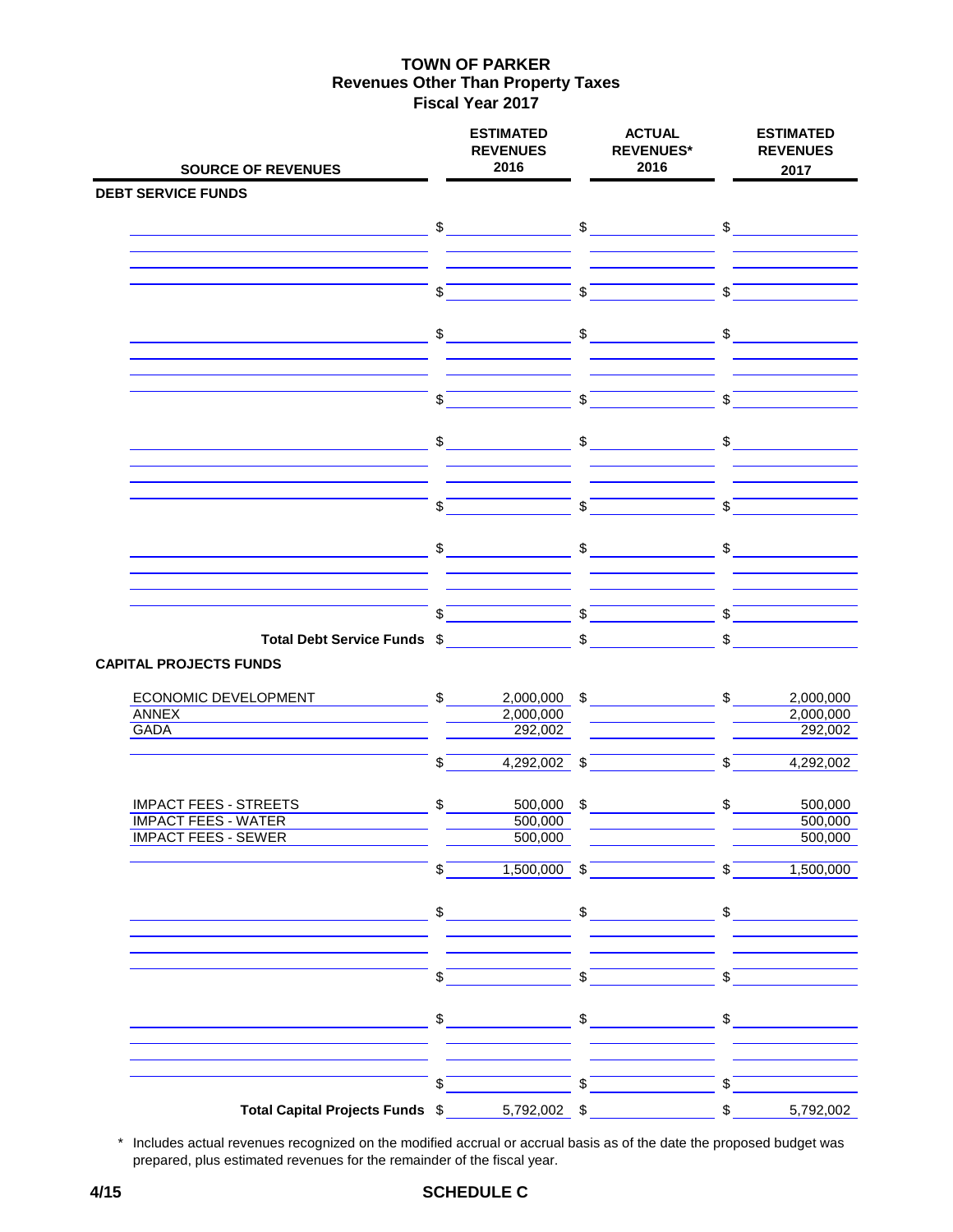| <b>SOURCE OF REVENUES</b>               |                         | <b>ESTIMATED</b><br><b>REVENUES</b><br>2016   |                           | <b>ACTUAL</b><br><b>REVENUES*</b><br>2016                                                                                                                                                                                                                                                                                                                                                                                                                       |                       | <b>ESTIMATED</b><br><b>REVENUES</b><br>2017 |
|-----------------------------------------|-------------------------|-----------------------------------------------|---------------------------|-----------------------------------------------------------------------------------------------------------------------------------------------------------------------------------------------------------------------------------------------------------------------------------------------------------------------------------------------------------------------------------------------------------------------------------------------------------------|-----------------------|---------------------------------------------|
| <b>PERMANENT FUNDS</b>                  |                         |                                               |                           |                                                                                                                                                                                                                                                                                                                                                                                                                                                                 |                       |                                             |
| NONEXPENDABLE TRUST FUND                |                         |                                               |                           | $\sim$ \$ \$ 5\$ 2\$                                                                                                                                                                                                                                                                                                                                                                                                                                            |                       | $5\phantom{.0}$                             |
|                                         | \$                      |                                               | $5 \sqrt{3}$              | $2 \sqrt{3}$                                                                                                                                                                                                                                                                                                                                                                                                                                                    |                       | $\overline{5}$                              |
|                                         |                         | $\mathfrak{S}$                                |                           | $\sim$                                                                                                                                                                                                                                                                                                                                                                                                                                                          | $\frac{1}{2}$         |                                             |
|                                         | \$                      |                                               | $\sqrt{s}$                |                                                                                                                                                                                                                                                                                                                                                                                                                                                                 | $\sqrt{5}$            |                                             |
|                                         | $\mathfrak{S}^-$        |                                               |                           | $\frac{1}{2}$                                                                                                                                                                                                                                                                                                                                                                                                                                                   | \$                    |                                             |
|                                         | $\mathfrak{S}$          |                                               |                           | $\sqrt{S}$                                                                                                                                                                                                                                                                                                                                                                                                                                                      | $\overline{\text{S}}$ |                                             |
|                                         |                         |                                               |                           | $\begin{array}{ccc}\n\text{\$} & \text{\$} & \text{\$} & \text{\$} & \text{\$} & \text{\$} & \text{\$} & \text{\$} & \text{\$} & \text{\$} & \text{\$} & \text{\$} & \text{\$} & \text{\$} & \text{\$} & \text{\$} & \text{\$} & \text{\$} & \text{\$} & \text{\$} & \text{\$} & \text{\$} & \text{\$} & \text{\$} & \text{\$} & \text{\$} & \text{\$} & \text{\$} & \text{\$} & \text{\$} & \text{\$} & \text{\$} & \text{\$} & \text{\$} & \text{\$} & \text$ |                       |                                             |
|                                         |                         |                                               |                           |                                                                                                                                                                                                                                                                                                                                                                                                                                                                 | $\sqrt[6]{}$          |                                             |
| <b>ENTERPRISE FUNDS</b>                 |                         |                                               |                           |                                                                                                                                                                                                                                                                                                                                                                                                                                                                 | $2 \quad$             | 5 <sup>5</sup>                              |
| WATER<br>$$837,640$ \$582,001 \$768,640 |                         |                                               |                           |                                                                                                                                                                                                                                                                                                                                                                                                                                                                 |                       |                                             |
|                                         | $\sqrt[6]{\frac{1}{2}}$ | $837,640$ \$                                  |                           | $582,001$ \$                                                                                                                                                                                                                                                                                                                                                                                                                                                    |                       | 768,640                                     |
|                                         |                         | $\sim$                                        |                           | $\qquad \qquad \  \  \, {\mathsf S} \underline{\hspace{1cm}} \underline{\hspace{1cm}} \qquad \qquad \  \  \, \underline{\hspace{1cm}}$                                                                                                                                                                                                                                                                                                                          |                       | $\frac{1}{2}$                               |
|                                         | $\sqrt[6]{}$            |                                               | $\sqrt[3]{\phantom{a}^2}$ |                                                                                                                                                                                                                                                                                                                                                                                                                                                                 | $\sqrt{s}$            |                                             |
|                                         |                         | $\begin{array}{c c} \updownarrow \end{array}$ |                           | $\frac{1}{2}$                                                                                                                                                                                                                                                                                                                                                                                                                                                   |                       | $\frac{1}{2}$                               |
|                                         | $\sqrt[6]{}$            |                                               | $\sqrt[3]{ }$             |                                                                                                                                                                                                                                                                                                                                                                                                                                                                 | \$                    |                                             |
|                                         | $\frac{1}{2}$           |                                               |                           | $\sim$                                                                                                                                                                                                                                                                                                                                                                                                                                                          | \$                    |                                             |
|                                         | \$                      |                                               | \$                        |                                                                                                                                                                                                                                                                                                                                                                                                                                                                 | \$                    |                                             |
| Total Enterprise Funds \$               |                         | 837,640 \$                                    |                           | 582,001 \$                                                                                                                                                                                                                                                                                                                                                                                                                                                      |                       | 768,640                                     |